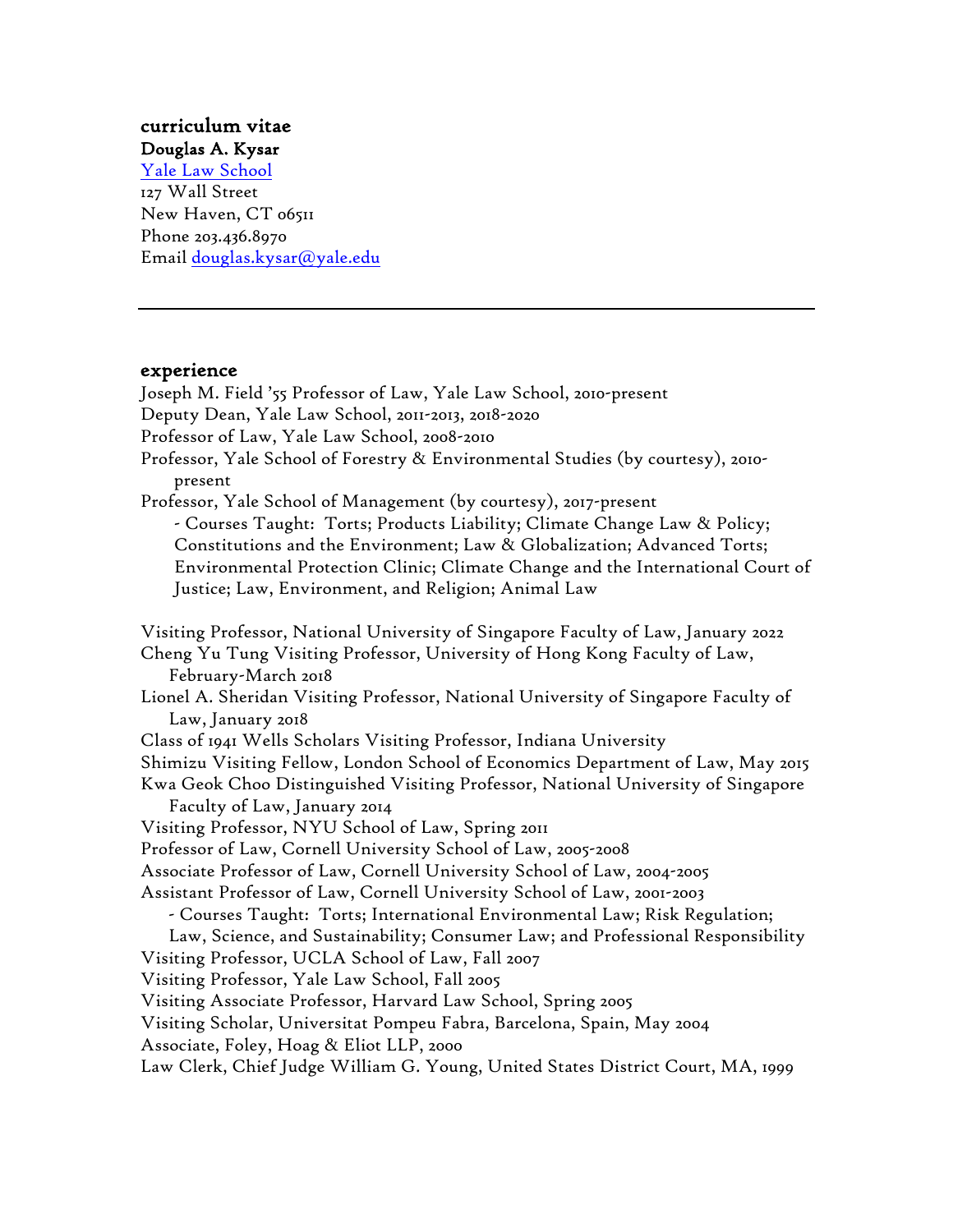# education

Harvard Law School, J.D., *magna cum laude*, 1998

- Recipient, Sears Prize, 1996-97
- Member, Board of Student Advisors, 1996-98
- Teaching Assistant, Professor Jon Hanson, 1996-98
- Indiana University, B.A. in Philosophy, *summa cum laude*, 1995
	- Recipient, Herman B Wells Scholarship, 1991-95

# publications: books

The Torts Process (10th ed., Aspen Publishers, 2022) (with James A. Henderson, Jr.)

- Climate Change Litigation in the Asia Pacific (Cambridge University Press, 2020) (with Jolene Lin, eds.)
- Products Liability: Problems and Process (9th ed., Aspen Publishers, 2020) (with James A. Henderson, Jr., & Aaron Twerski)
- The Torts Process (9th ed., Aspen Publishers, 2017) (with James A. Henderson, Jr., & Richard N. Pearson)
- Products Liability: Problems and Process (8<sup>th</sup> ed., Aspen Publishers, 2016) (with James A. Henderson, Jr., & Aaron Twerski)
- The Torts Process (8<sup>th</sup> ed., Aspen Publishers, 2012) (with James A. Henderson, Jr., & Richard N. Pearson)
- Regulating from Nowhere: Environmental Law and the Search for Objectivity (Yale University Press, 2010)
- Economics of Environmental Law (Edward Elgar Publishing, 2009) (with Richard Brooks & Nathaniel Keohane, eds.)
- The Torts Process ( $7^{\text{th}}$  ed., Aspen Publishers, 2007) (with James A. Henderson, Jr., Richard N. Pearson, & John A. Siliciano)

# publications: articles

- *Impacts of Climate Attribution Science on Tort Litigation*, Environmental Law Institute (forthcoming) (with Isabella Soparkar)
- *Of Coase and Cherries: Risk Regulation Among Neighbors in Wasco County* (forthcoming) (with Conor Dwyer Reynolds)
- *The Public Life of Private Law: Tort Law as a Risk Regulation Mechanism*, 9 Eur. J. Risk. Reg. 48 (2018)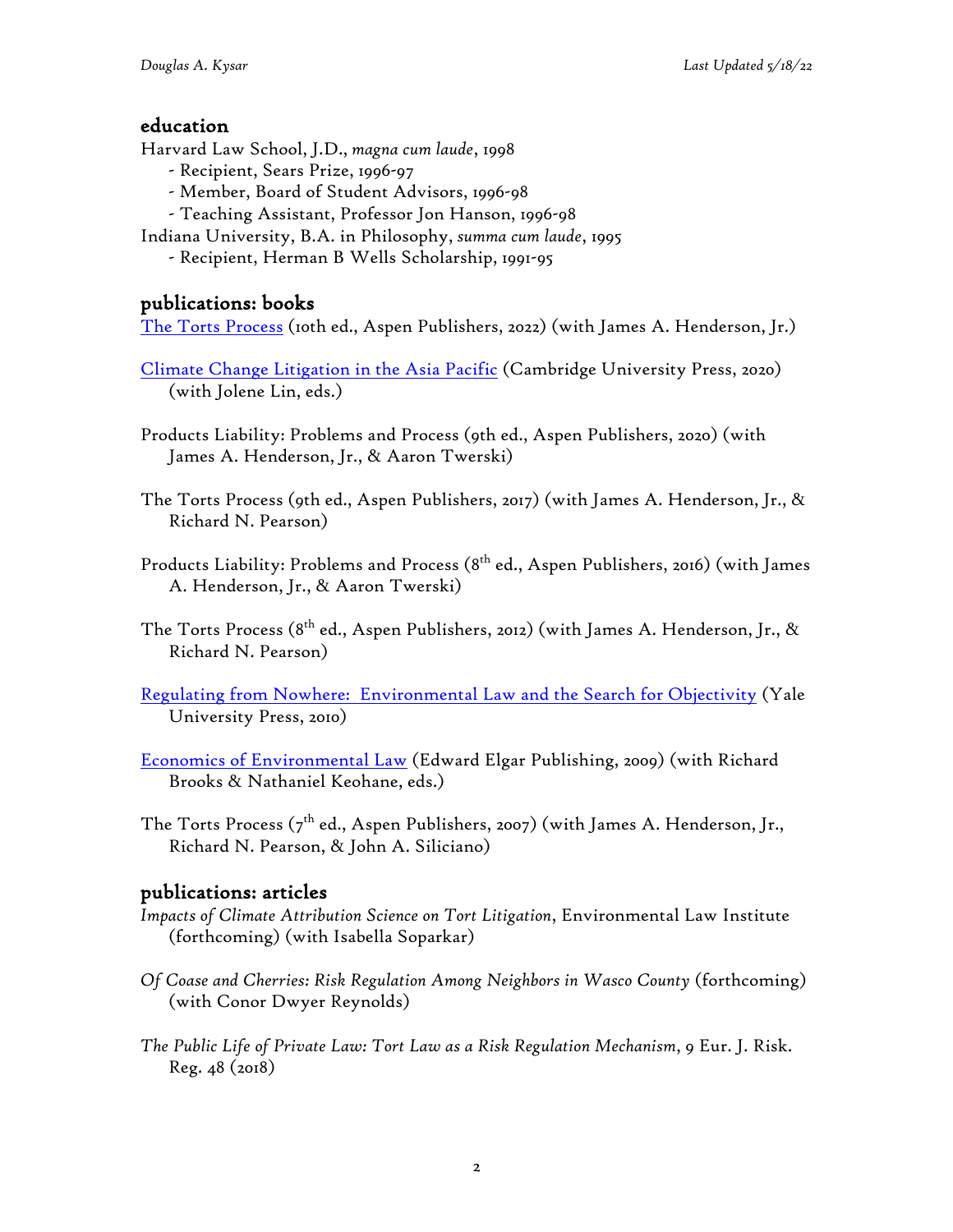- *Courting Disaster: Climate Change and the Adjudication of Catastrophe*, 93 Notre Dame L. Rev. 296 (2017) (with R. Henry Weaver)
- *Living with Owning*, 92 Indiana L. J. 1 (2017) (with Matt Ampleman)
- *Law, Environment, and the 'Non-Dismal' Social Sciences*, 8 Ann. Rev. L. & Soc. Sci. 12.1 (2012) (with William Boyd & Jeffrey J. Rachlinski)
- *Global Environmental Constitutionalism: Getting There from Here*, 1 Transnational Envtl. L. 83 *(*2012)
- *Prods and Pleas: Limited Government in an Era of Unlimited Harm*, 121 Yale L. J. 350 (2011) (with Benjamin Ewing)
- *What Climate Change Can Do About Tort Law*, 41 Envtl. L. 1 (2011) (selected for inclusion in the 2012 Environmental Law and Policy Annual Review)
- *Ecologic: Nanotechnology, Environmental Assurance Bonding, and Symmetric Humility*, 28 UCLA Envtl L. & Pol'y J. 201 (2010)
- *Like a Nation State*, 55 UCLA L. Rev. 1621 (2008, Symposium Issue: Changing Climates: Adapting Law and Policy to a Transforming World) (with Bernadette A. Meyler)
- *The Jurisprudence of Experimental Law and Economics*, 163 J. Institutional & Theoretical Econ. 187 (2007)
- *Discounting…On Stilts*, 74 U. Chi. L. Rev. 119 (2007, Symposium Issue: Intergenerational Equity and Intergenerational Discounting)
- *It Might Have Been: Risk, Precaution, and Opportunity Costs*, 22 J. Land Use & Envtl. L. 1  $(2006)$
- *Did NEPA Drown New Orleans? The Levees, the Blame Game, and the Hazards of Hindsight*, 56 Duke L. J. 179 (2006, 36th Annual Administrative Law Symposium) (with Thomas O. McGarity)
- *Medical Malpractice Myths and Realities: Why an Insurance Crisis Is Not a Lawsuit Crisis*, 39 Loy. L.A. L. Rev. 785 (2006, Symposium Issue: Economics of Civil Justice) (with Thomas O. McGarity & Karen Sokol)
- *Sustainable Development and Private Global Governance*, 83 Texas L. Rev. 2109 (2005, Symposium Issue: Of Waterbanks, Piggybanks, and Bankruptcy: Changing Directions in Water Law)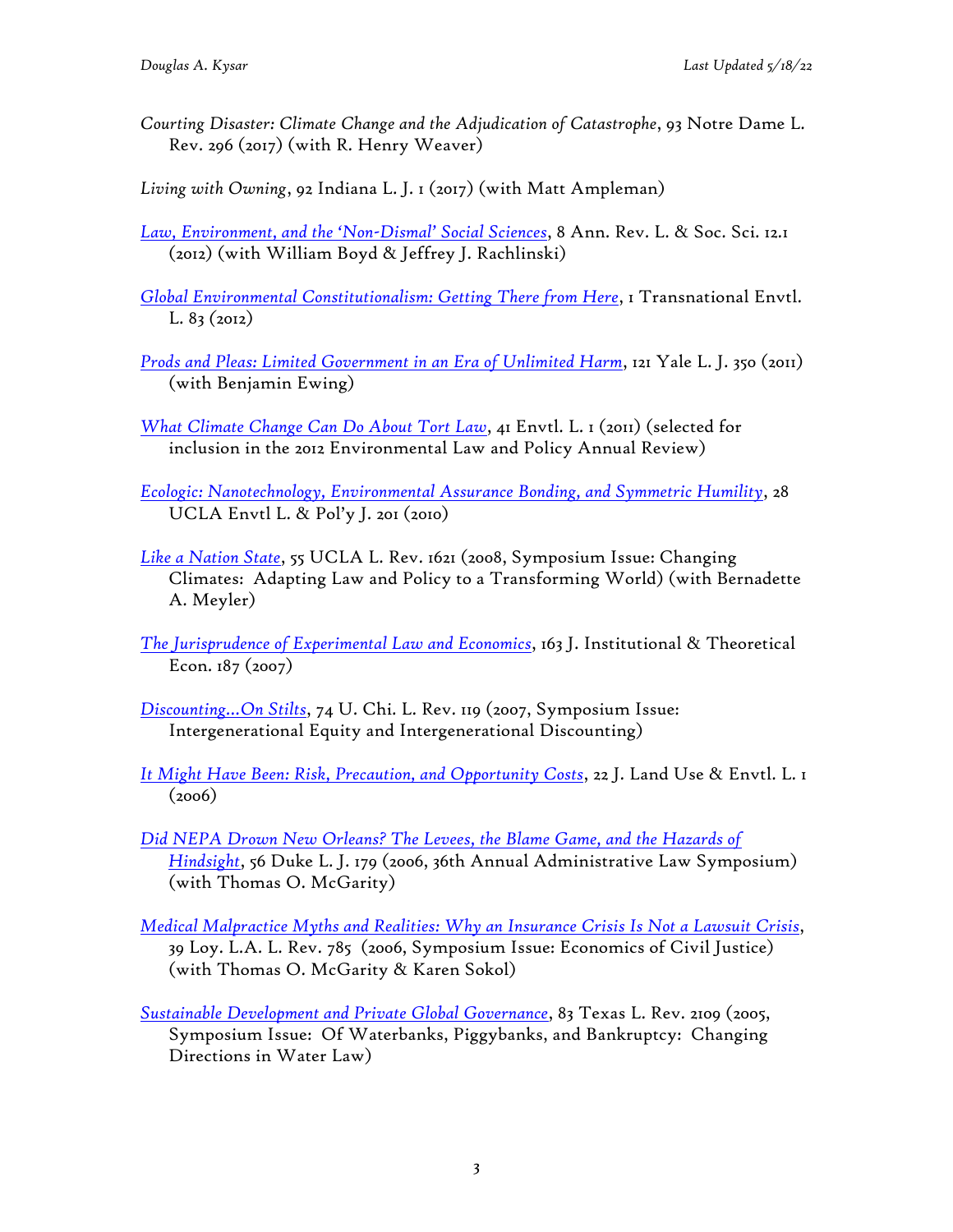- *Preferences for Processes: The Process/Product Distinction and the Regulation of Consumer Choice*, 118 Harv. L. Rev. 525 (2004)
- *Climate Change, Cultural Transformation, and Comprehensive Rationality*, 31 Boston College Envtl. Affairs L. Rev. 555 (2004, Symposium Issue: Economic Dynamics of Environmental Law and Static Efficiency)

*The Expectations of Consumers*, 103 Columbia L. Rev. 1700 (2003)

*The Design of Products Liability: A Reply to Professors Henderson and Twerski*, 103 Columbia L. Rev. 1803 (2003)

*Some Realism About Environmental Skepticism*, 30 Ecol. L. Q. 223 (2003)

*Law, Environment, and Vision*, 97 Northwestern Univ. L. Rev. 675 (2003), reprinted in 35 Land Use & Envtl. L. Rev. (2004)

*Environmental Tribalism*, 87 Minn. L. Rev. 1099 (2003, Symposium Issue: The Pragmatic Ecologist: Environmental Protection As A Jurisdynamic Experience) (with James Salzman), reprinted in The Jurisdynamics of Environmental Protection: Change and the Pragmatic Voice in Environmental Law (Jim Chen ed., 2003)

*Sustainability, Distribution, and the Macroeconomic Analysis of Law*, 43 Boston College L.  $Rev. I (2001)$ 

- *Taking Behavioralism Seriously: A Response to Market Manipulation*, 6 Roger Williams U. L. Rev. 259 (Fall 2000, Symposium Issue: Rational Actors or Rational Fools? The Implications of Psychology for Products Liability) (with Jon Hanson)
- *Taking Behavioralism Seriously: Some Evidence of Market Manipulation*, 112 Harv. L. Rev. 1420 (1999) (with Jon Hanson), partially reprinted in Law & Ethics in the Business Environment (Terry Halbert & Elaine Ingulli eds.,  $3^{rd}$  ed. 2000) and reprinted in The Legacy of Herbert Simon in Economic Analysis (Peter E. Earl ed., 2001)

*Taking Behavioralism Seriously: The Problem of Market Manipulation*, 74 N.Y.U. L. Rev. 630 (1999) (with Jon Hanson)

### publications: chapters and other contributions to books

- *Climate Change and the Neoliberal Imagination*, in Multiple Carbons (Sheila Jasanoff and Stefan Schaefer, eds., forthcoming)
- *Climate Change and Animal Productions*, in Oxford Handbook of Global Animal Law (Anne Peters, Kristen Stilt, and Saskia Stucki, eds., Oxford University Press, forthcoming) (with Jonathan Lovvorn)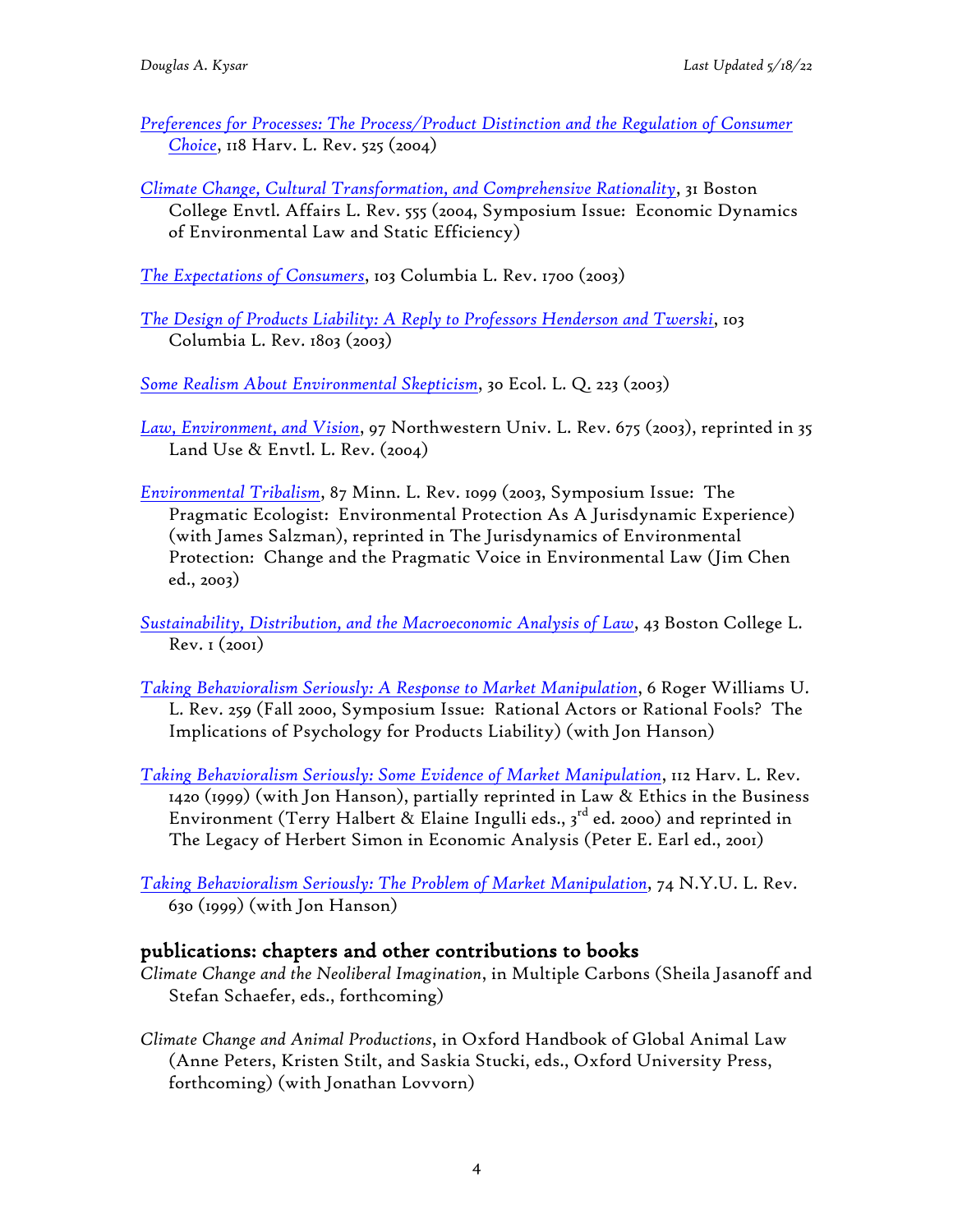- *"True" Imprisonment*, in Carceral Logics: Human Incarceration and Animal Captivity (Lori Gruen and Justin Marceau, eds., Cambridge Univerisity Press, 2022)
- *Uncommon Law: Adjudicating in the Anthropocene*, in Climate Change Litigation in the Asia Pacific (Douglas A. Kysar and Jolene Lin, eds., Cambridge University Press, 2020) (with Joshua Ulan Galperin)
- *Tort Law and Normative Rupture*, in Climate Disaster Law: Barriers and Opportunities (Rosemary Lyster and Rob Verchick, eds., Edward Elgar, 2018) (with R. Henry Weaver)
- *Environmental Law*, in The Oxford Handbook of Behavioral Economics and the Law (Eyal Zamir and Doron Teichman, eds., Oxford University Press, 2014) (with Adrian Kuenzler)
- *The Missing Market Instrument: Environmental Assurance Bonds and Nanotechnology Regulation*, in The Nanotechnology Challenge (David Dana ed., Cambridge University Press, 2012)
- *"You Call, I Hammer!": Adversarial Legalism and Social Influence*, in Ideology, Psychology, and Law (Jon Hanson ed., Oxford University Press, 2012)
- *Fish Tales*, in Reforming Regulatory Impact Analysis (Winston Harrington, Lisa Heinzerling, & Richard D. Morgenstern eds., 2009)
- *Regulating from Nowhere: Domestic Environmental Law and the Nation-State Subject* in The Impact of Globalization on the United States. Vol. 2, Law and Governance (Beverly Crawford, Michelle Bertho, and Ed Fogarty eds., 2008) (with Ya-Wei Li)
- *Are Heuristics a Problem or a Solution?*, in Heuristics and the Law (Christoph Engel & Gerd Gigerenzer eds., 2005) (rapporteur's report)
- A New Progressive Agenda for Public Health and the Environment (Christopher H. Schroeder & Rena Steinzor eds., 2005) (contributing author)
- *Feminism and Eutrophic Methodologies*, in Feminism Confronts Homo Economicus (Martha A. Fineman & Terence Dougherty eds., 2005)
- *The Joint Failure of Economic Theory and Legal Regulation*, in Smoking: Risk, Perception, & Policy (Paul Slovic ed., 2001) (with Jon Hanson)

### publications: book reviews

New Genetics & Society (September 18, 2014) (reviewing Reframing Rights: Bioconstitutionalism in the Genetic Age, Sheila Jasanoff, ed. (2011)) (with Zachary Arnold)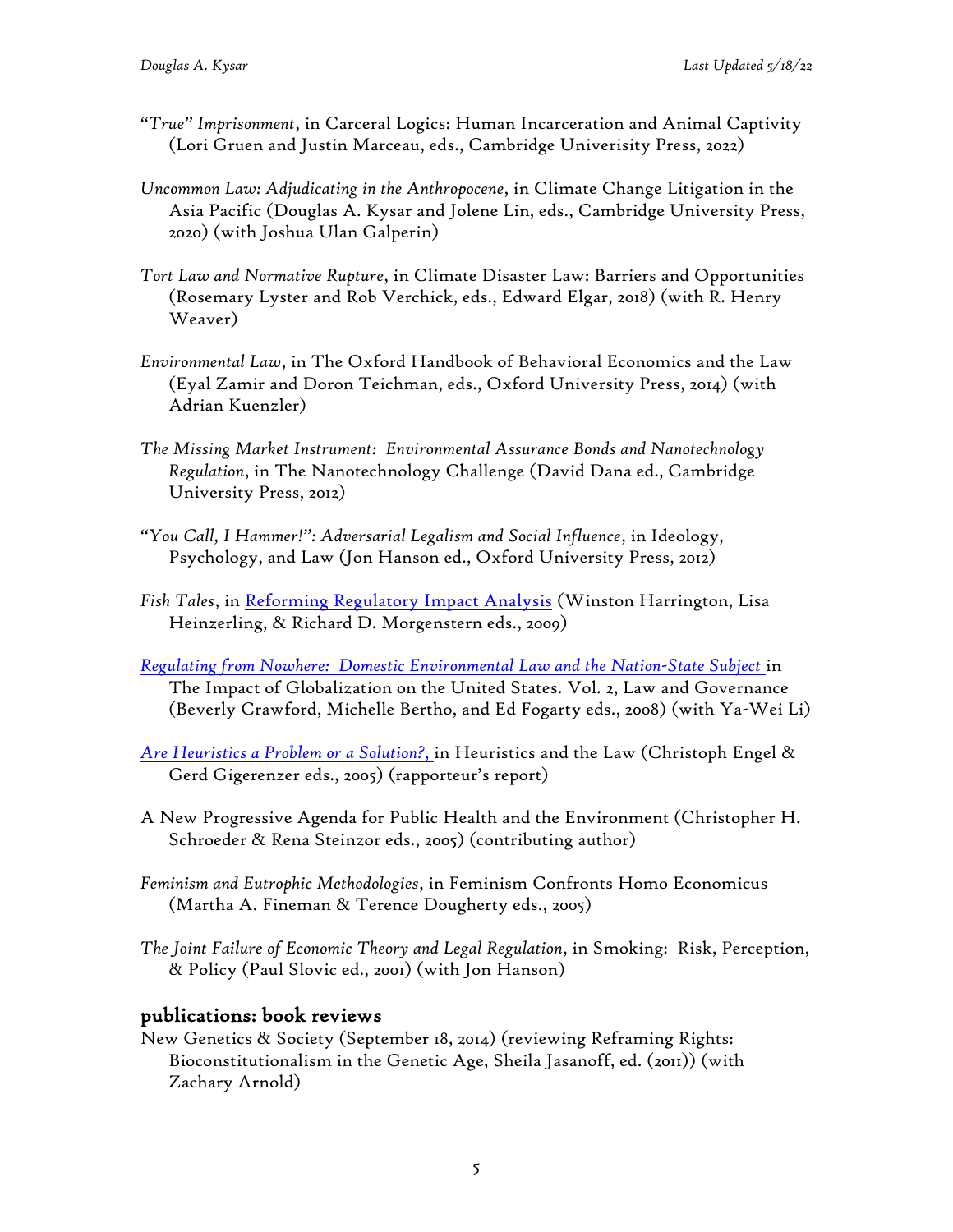- *Cost-Benefit Analysis: New Foundations on Shifting Sand*, 3 Regulation & Governance 48 (2009) (reviewing Matthew D. Adler & Eric A. Posner, New Foundations for Cost-Benefit Analysis (2006)) (with Amy Sinden & David Driesen)
- *The Consultants' Republic*, 121 Harv. L. Rev. 2041 (2008) (reviewing Ted Nordhaus & Michael Shellenberger, Break Through: From the Death of Environmentalism to the Politics of Possibility  $(2007)$ )
- 121 Pol. Sci. Q. 364 (Spring 2006) (reviewing Jennifer Clapp & Peter Dauvergne, Paths to a Green World (2005))
- 120 Pol. Sci. Q. 552 (Spring 2005) (reviewing Richard J. Lazarus, The Making of Environmental Law (2004))
- *Kids & Cul-De-Sacs: Census 2000 and the Reproduction of Consumer Culture*, 87 Cornell L. Rev. 853 (2002) (reviewing U.S. Census Bureau, U.S. Dep't Of Commerce, Census 2000: Census Of Population And Housing (2001))

# publications: other

*Charles Reich's Unfinished Work*, Yale L.J. Forum, Mar. 16, 2020

*Environmental Emergencies*, Global Constitutionalism Seminar Materials (Judith Resnik ed. 2016)

*Symposium Foreword: 'Go Ahead Without Us': Global Climate Change Policy in the Absence of Full Participation*, 3 Transnational Envtl. L. 7 (2014) (with Joanna Dafoe)

- *Mend It or End It?*, Environmental Law Forum 29 (Nov./Dec. 2012)
- Brief Amicus Curiae of Tort Law Scholars in Support of Respondents, American Electric Power Co., Inc. v. Connecticut, No. 10-174 (S. Ct. March 18, 2011)

*Politics by Other Meanings: A Comment on* "Retaking Rationality *Two Years Later*", 48 Houston L. Rev. 43 (2010)

- *Risk Regulation*, Background Paper prepared for the University of Washington Nanoethics Graduate Education Symposium, Seattle, Washington, September 9, 2009
- *Constitutional Dimensions of Environmental Law*, Global Constitutionalism Seminar Materials (Robert Post ed. 2009)

Brief for Economists Frank Ackerman et al. as *Amici Curiae* Supporting Respondents, Entergy v. EPA, No. 07-588 (S. Ct. October 6, 2008) (with David Driesen)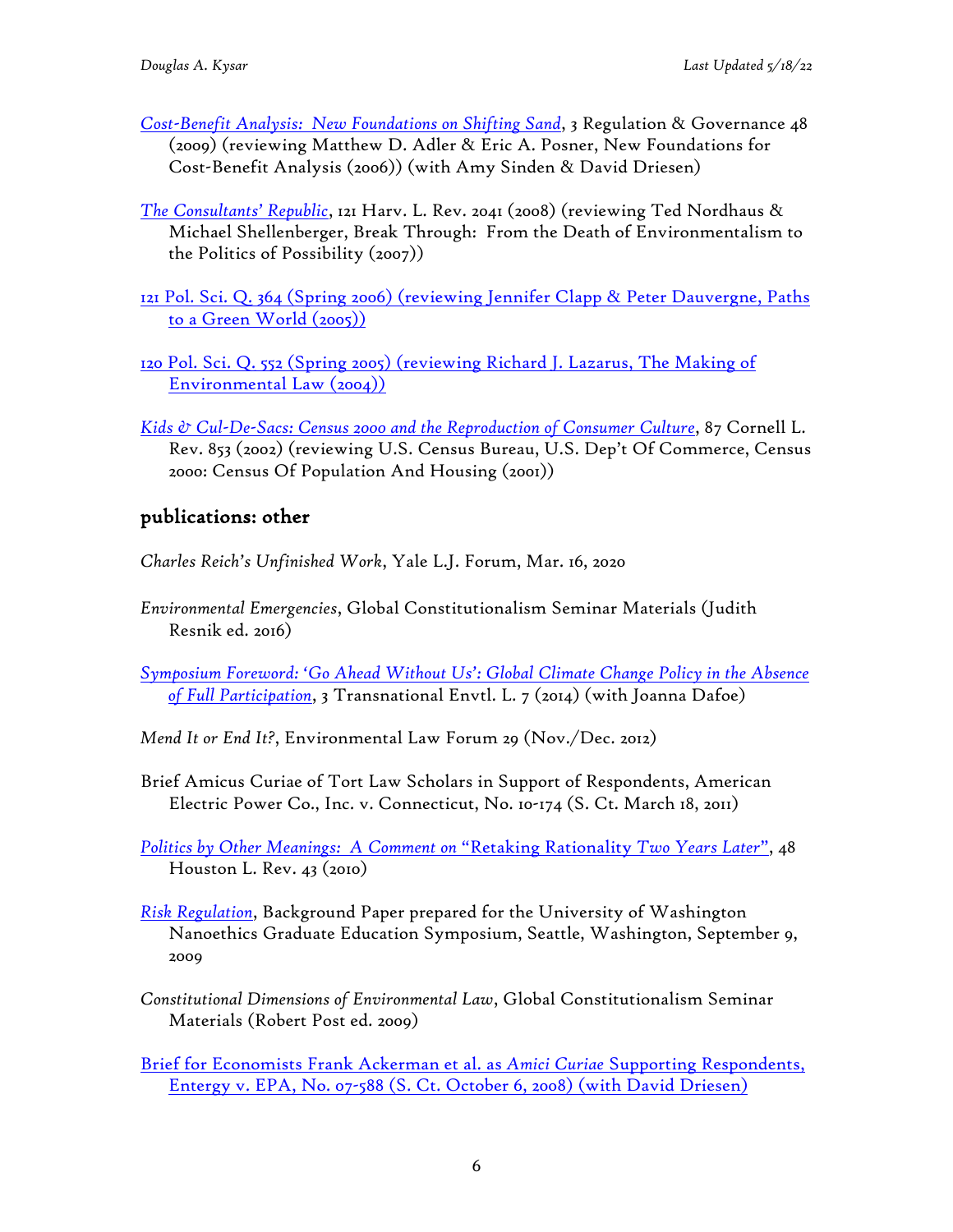*Introduction: Climate Change and Consumption*, 38 Envtl. L. Rep. 10825 (2008) (with Michael Vandenbergh)

### *Foreword: Making Sense of Information for Environmental Law*, 86 Tex. L. Rev. 1347 (2008, Symposium Issue: Harnessing the Power of Information for the Next Generation of Environmental Law) (with James Salzman)

- *Democratizing Knowledge Generation*, Discussion Paper prepared for the Yale-UNITAR Conference on Environmental Governance and Democracy, New Haven, Connecticut, May 10-11, 2008
- *Biased Assimilation, Polarization, and Cultural Credibility: An Experimental Study of Nanotechnology Risk Perceptions*, Woodrow Wilson International Center for Scholars Project on Emerging Technologies Research Brief No. 3 (2008) (with Dan M. Kahan, Paul Slovic, Donald Braman, John Gastil, and Geoffrey Cohen)

# selected lectures and presentations

- Commentator, *Saving Animals, Saving Ourselves* Book Conference, New York University, New York, New York, April 25, 2022
- *Climate Change and Animal Productions*, Global Animal Law Workshop, Harvard Law School, Cambridge, Massachusetts, April 3-4, 2022
- *Climate Change, Attribution Science, and Judging Responsibility*, Conference on Complexity and the Public Role of Civil Courts in Health and Environmental Matters, Utrecht University, The Netherlands, April 22, 2022
- Keynote Panel Moderator, *Property, Personhood, or Something New: Reimagining the Legal Status of Animals*, Canadian Animal Law Conference, October 1, 2021
- *Climate Change and the Neoliberal Imagination*, Brooks Institute Summer Academic Workshop, June 25, 2021
- *Unimaginable: Hope and Duty in the Anthropocene*, New York University Animal Studies Public Lecture, New York, New York, March 26, 2021
- Panelist, *The Grande-Synthe Decision: A Conversation about National Climate Commitments, Accountability, and the Role of Courts,* Yale Law School, New Haven, Connecticut, February 24, 2021
- Featured Guest, *"Facing the Anthropocene" Series*, The Kenan Institute for Ethics at Duke University, Durham, North Carolina, February 11, 2021
- *It's Later Than We Think: Climate Change and the Coming Transformation*, Yale School of Management, New Haven, Connecticut, November 20, 2020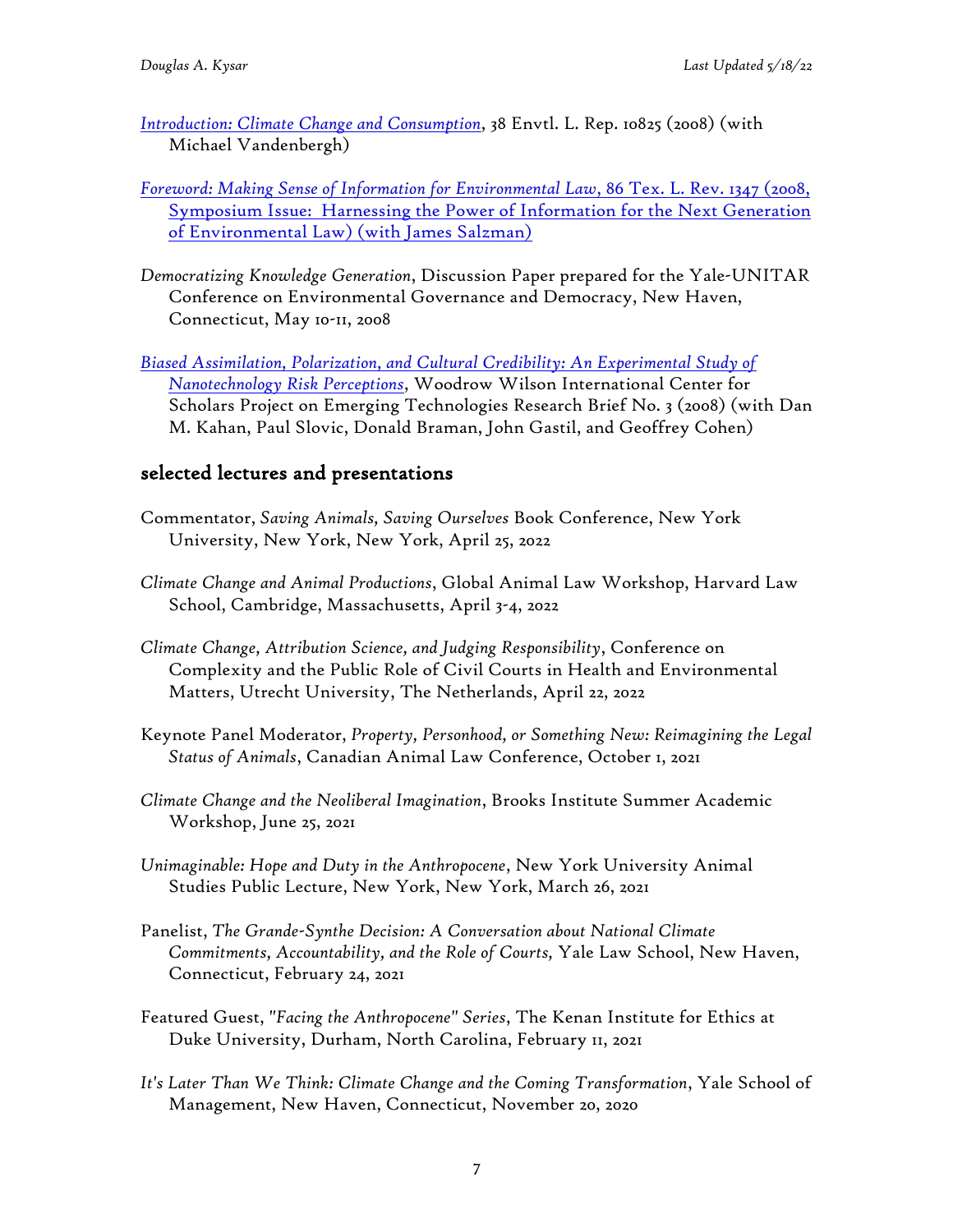- Commentator, *Science and Democracy Seminar*, Harvard University Center for the Environment, Cambridge, Massachusetts, November 10, 2020
- Panelist, *Sustainability in the Post-Covid Economy*, Center for Business & the Environment at Yale, New Haven, Connecticut, May 15, 2020
- Discussant, *Pollution, Politics, and Power*, University of Texas at Austin Law School, Austin, Texas, March 6, 2020
- Conference Speaker, *Charles A. Reich: A Commemoration of His Life and Legacy,* Touro College, Jacob D. Fuchsberg Law Center, Long Island, New York, January 30, 2020
- *False Imprisonment*, Against Cages & Carceral Logics Workshop, University of Denver Sturm College of Law, Denver, Colorado, November 21-22, 2019
- Panelist, *Usable Climate Science and the Uses of History*, Whitney Humanities Center, Yale University, New Haven, Connecticut, November 7, 2019
- *Of Coase and Cherries: Risk Regulation Among Neighbors in Wasco County* James E. Rogers College of Law, University of Arizona, Tucson, Arizona, January 24, 2019 University of Connecticut School of Law, Hartford, Connecticut, May 1, 2019
- *Counterfactual Carbon and the Neoliberal Imagination*, Multiple Carbons: Workshop, Harvard University, April 6, 2019
- *Animals and Climate Change*, Natural Resources and Conservation Management Conference, University of Oklahoma College of Law, Norman, Oklahoma, April 5, 2019
- Panelist, *Fire and Ice: The Shifting Narrative of Climate Change*, University of California-Irvine, Irvine, California, February 9, 2019
- *New Rules of International Climate Change Law*, Yale-NUS College, Singapore, February 1, 2018
- *The Public Life of Private Law: Tort Law as a Risk Regulation Mechanism* Hong Kong University Department of Law, Private Law Research Series, Hong Kong S.A.R., February 28, 2018
	- State and Tribal Action on Climate Change in a Time of Federal Uncertainty Conference, University of Oregon School of Law, Portland, Oregon, October 26-27, 2017
	- University of Texas School of Law, Faculty Colloquium, Austin, Texas, September 28, 2017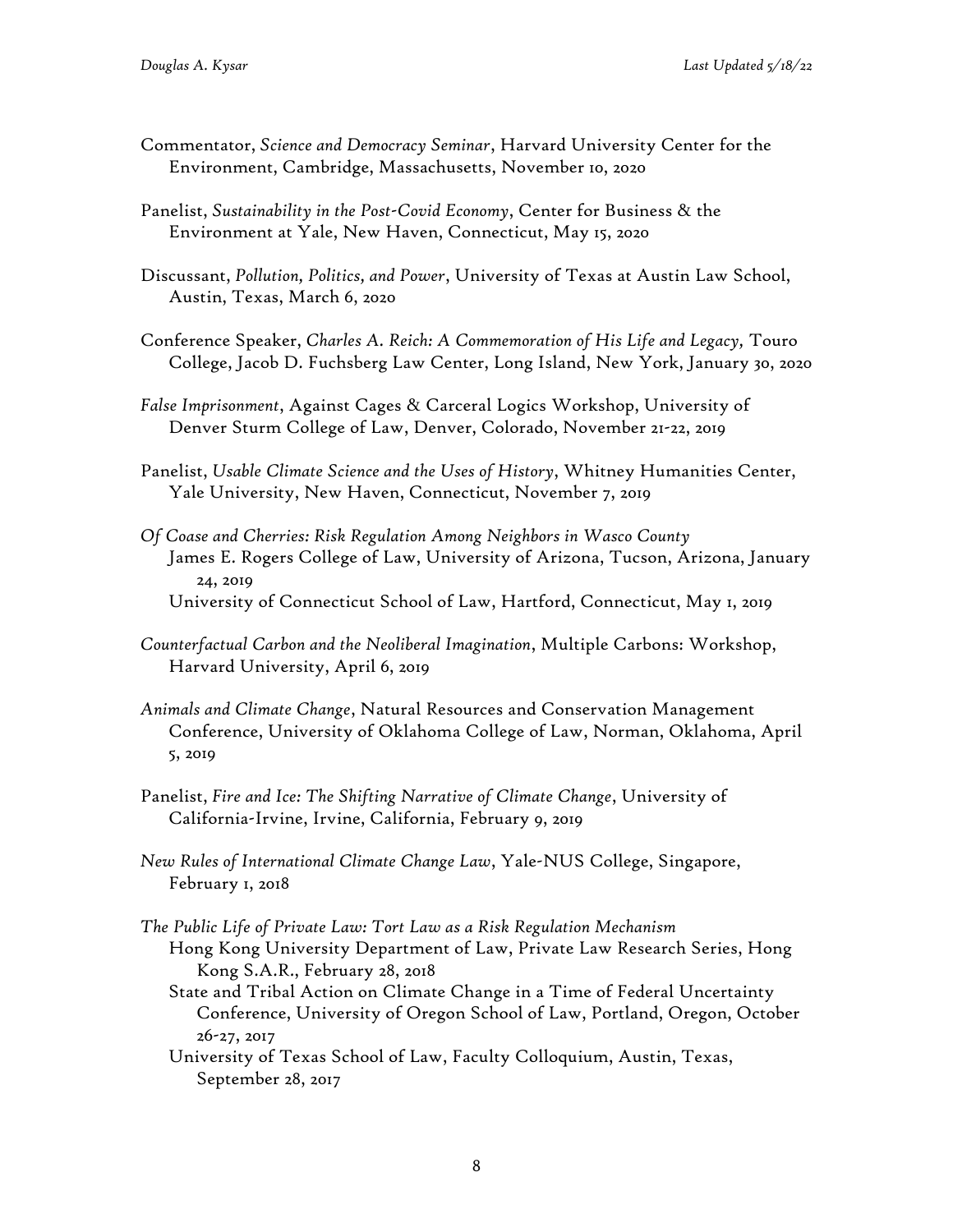- Climate Change Law and Policy Works-in-Progress Symposium, August 10-11, 2017, Boulder, Colorado
- Judge Made Risk Regulation Conference, Utrecht University, Utrecht, Netherlands, February 10, 2017

*Are 'They' 'We'?*

- Animal Law and Environmental Law: Building Collaboration, Yale Law School, New Haven, Connecticut, November 5, 2016
- *It's Later Than We Think: Understanding the Wickedness of Climate Change as a Policy Problem*

Hutton Honors College, Indiana University, Bloomington, Indiana, April 7, 2016

- *Living with Owning: Property, Community, and the Zanesville, Ohio Animal Massacre* Harris Lecture, Indiana University Maurer School of Law, Bloomington, Indiana, April 6, 2016
	- The Baldy Center for Law & Social Policy, SUNY Buffalo Law School, Buffalo, New York, April 29, 2016
	- Legal Studies and Business Ethics Department Workshop, The Wharton School, Philadelphia, Pennsylvania, September 15, 2016
	- Yale Environmental Humanities Initiative, New Haven, Connecticut, February 12, 2019

*Making a Contribution in Environmental Law*

- Keynote Address, Future Environmental Law Professors Workshop, Pace Law School, September 18, 2015
- *Who is Legally Responsible for Climate Change?* Shimizu Fellow Lecture, London School of Economics, Department of Law, May 22, 2015
- *Climate Change, Courts, and the Rule of Law* Kwa Geok Choo Distinguished Visitors Lecture, National University of Singapore Faculty of Law, January 15, 2014
- *Behavioral Economics and Environmental Law* University of California-Los Angeles School of Law, Los Angeles, California, January 10, 2013
- *Global Environmental Constitutionalism*
	- The Clough Center for the Study of Constitutional Democracy, Boston College, Boston, Massachusetts, September 25, 2012
- *Limited Government in an Era of Unlimited Harm* Annual Law Day Keynote Speaker, Mercer University School of Law, Macon, Georgia, March 16, 2012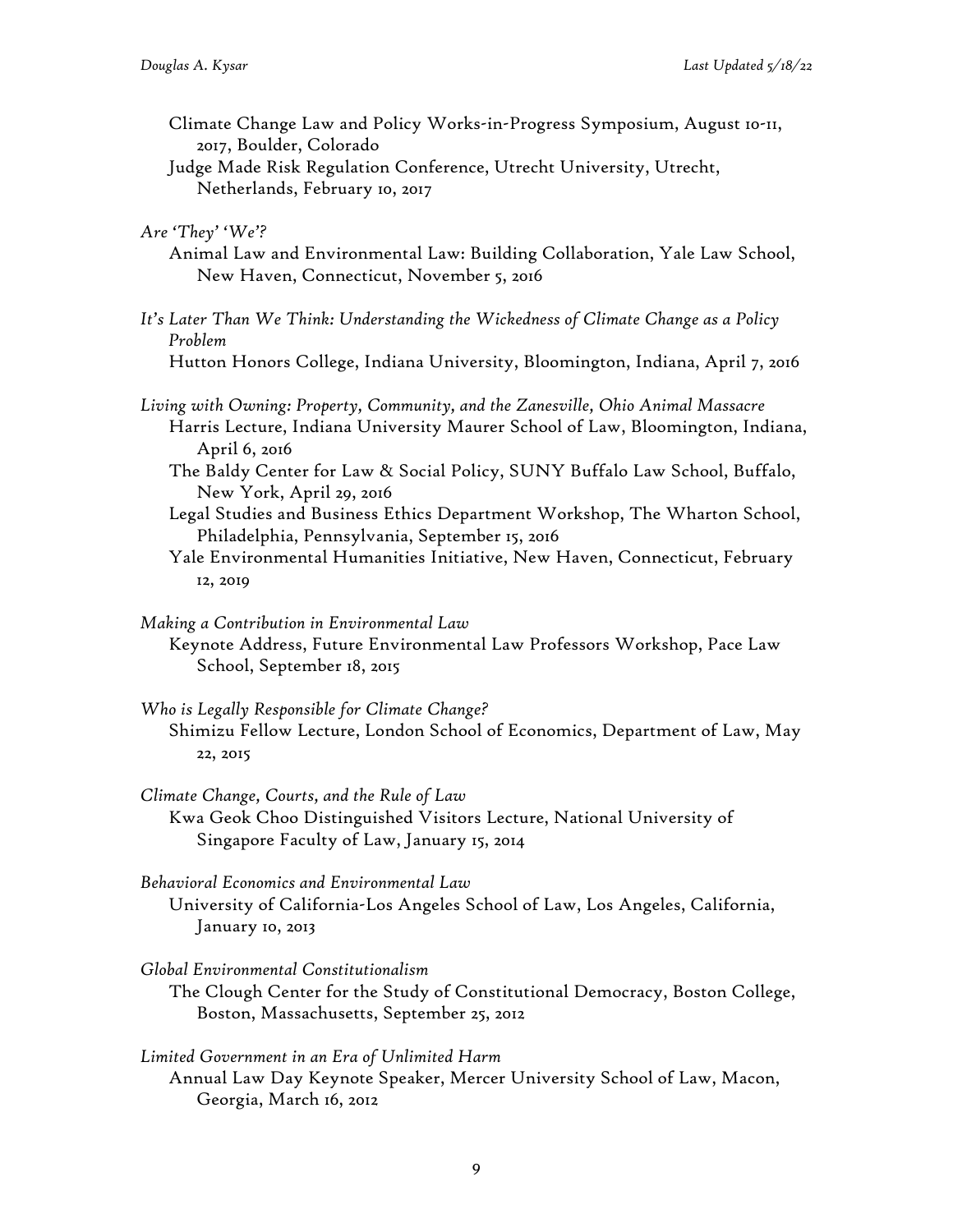| Climate Change, Courts, and the Common Law<br>Joseph M. Field '55 Professor of Law Inaugural Lecture, Yale Law School, New<br>Haven, Connecticut, November 15, 2010 |
|---------------------------------------------------------------------------------------------------------------------------------------------------------------------|
| What Climate Change Can Do About Tort Law,                                                                                                                          |
| Climate Change Law and Policy: What Next? Works-in-Progress Symposium,<br>August 12-14, 2010, Boulder, Colorado                                                     |
| Lewis & Clark Distinguish Environmental Law Scholar Lecture, Portland,<br>Oregon, October 14, 2010                                                                  |
| Loyola University New Orleans College of Law, New Orleans, Louisiana, March<br>10, 2011                                                                             |
| Brooklyn Law School, Brooklyn, New York, January 13, 2011                                                                                                           |
| New York University Law School, New York, New York, February 4, 2011                                                                                                |
| Regulating from Nowhere: Environmental Law and the Search for Objectivity                                                                                           |
| Carleton University, Ottawa, Ontario, March 1, 2011                                                                                                                 |
| Environmental Law and Policy Program Lecture Series, University of Michigan<br>Law School, February 9, 2011                                                         |
| American Constitution Society, Washington, D.C., November 4, 2010                                                                                                   |
| Program on Regulation, University of Pennsylvania, September 28, 2010                                                                                               |
| Suffolk University School of Law, Boston, Massachusetts, April 15, 2009                                                                                             |
| University of Toronto, Toronto, Ontario, March 27, 2009                                                                                                             |
| Third Conference on Law & Mind Sciences, Harvard Law School, Cambridge,<br>Massachusetts, March 6, 2009                                                             |
| University of British Columbia Faculty of Law, Vancouver, British Columbia,<br>January 28, 2008                                                                     |
| University of California-Davis School of Law, Davis, California, January 17, 2007                                                                                   |
| University of Southern California Gould School of Law, Los Angeles, California,                                                                                     |
| November 15, 2007                                                                                                                                                   |
| Loyola Law School, Los Angeles, California, October 11, 2007                                                                                                        |
| University of California-Los Angeles School of Law, Los Angeles, California,<br>October 15, 2007                                                                    |
| Environmental Toxicology Seminar, Cornell University, Ithaca, New York,<br>November II, 2006                                                                        |
| Spilling Over: Economics and Ethics in Environmental Protection                                                                                                     |
| The Donchian Ethics Symposium, University of Richmond, September 20, 2010                                                                                           |

#### *The Global Warming Crisis: Regulating Risk*

AALS Mid Year Meeting Workshop on Property, New York, New York, June 12, 2010

*Green Consumers, Green Citizens*

Campus Greening and Social Responsibility Conference Keynote Presentation, Housatonic Community College, Bridgeport, Connecticut, April 29, 2010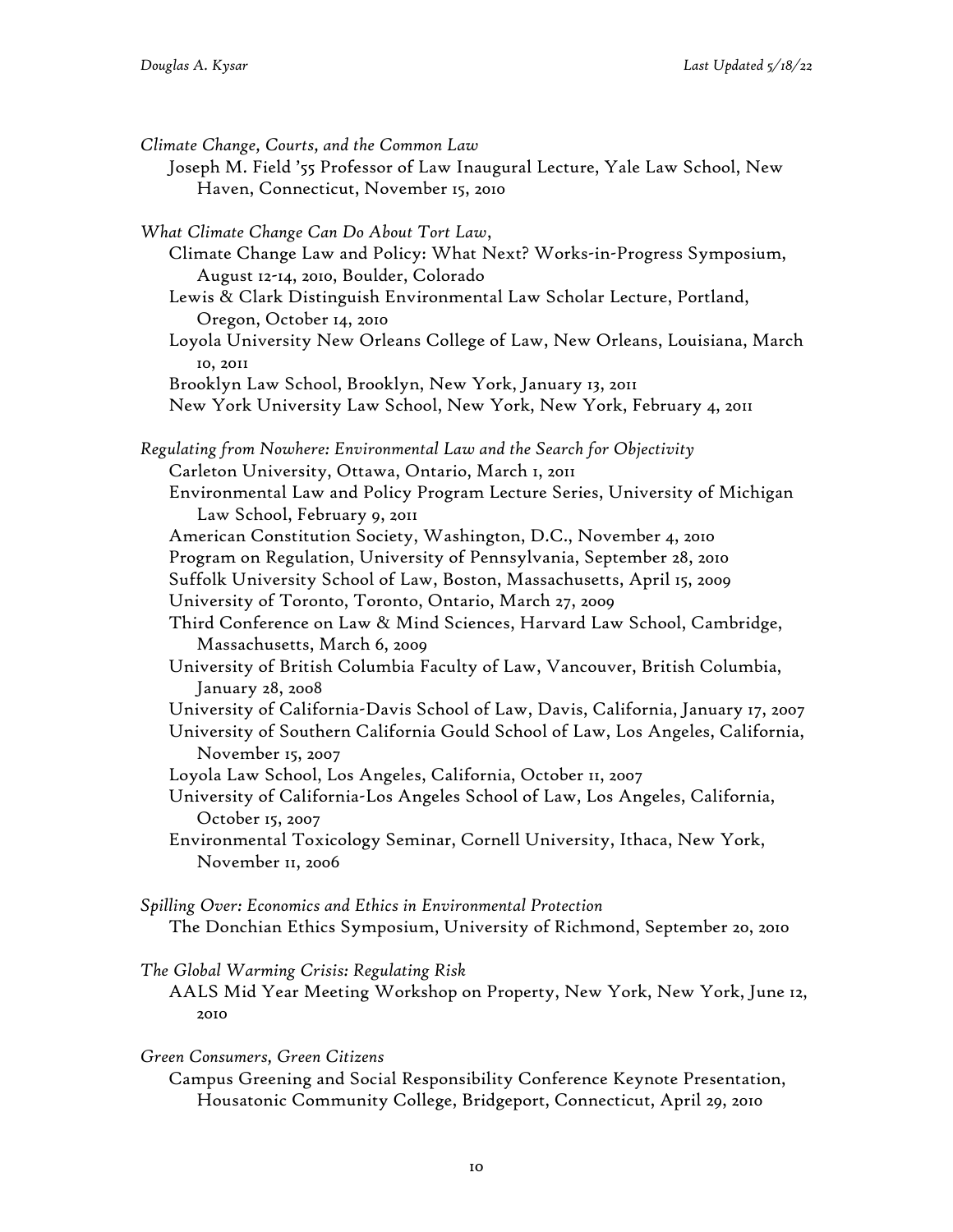- *Thinking Outside the Cap: Next Steps for U.S. Climate Policy* Federalist Society Debate, Yale Law School, New Haven, Connecticut, April 8, 2010
- *Abnormally Dangerous: Inequality Dissonance and the Making of Tort Law* 2010 Monsanto Lecture, Valparaiso University School of Law, Valparaiso, Indiana, March 19, 2010 (with Jon Hanson)
- *Cooperation After Copenhagen: Climate Change and World (Dis)Order* Panel Moderator and Organizer, Yale Law School, New Haven, Connecticut, March 2, 2010
- *Nanotechnology, Environmental Assurance Bonding, and Symmetric Humility* Environmental Capstone Colloquium, University of Florida College of Law, Gainesville, Florida, February 11, 2010
	- Working Conference on Nanotech Regulatory Policy, University of California-Los Angeles, Los Angeles, California, April 17, 2009

#### *Complexity and Catastrophe*

- Administrative Law of Emergencies Conference, University of California-Berkeley, Berkeley, California, January 23, 2010
- *Climate Change and Legal Education: It's Getting Hot in Here*, Panel Moderator and Co-Organizer, AALS Annual Meeting, New Orleans, Louisiana, January 9, 2010

#### *Other Forms of Life*

- Environmental and Land Use Research Workshop, Georgetown Law Center, Washington, D.C., October 15, 2009
- New Thinking in Climate Change Law and Policy Works-in-Progress Seminar, University of Colorado Law School, Boulder, Colorado, August 6-7, 2009
- *Constitutional Dimensions of Environmental Law*,
	- Session Organizer and Co-Chair, Global Constitutionalism Conference, Yale Law School, New Haven, Connecticut, September 24-26, 2009

*Legal Issues Related to Nanotechnologies*

- Nanoethics Graduate Education Symposium, University of Washington, Seattle, Washington, September 9, 2009
- *Cost-Benefit Analysis and its Limits (and Market Based Instruments)*,
- Session Co-Chair, The Regulatory State at the 21<sup>st</sup> Century, Bar Ilan University, Ramat Gan, Israel, May 17-18, 2009

*International Legal Regimes*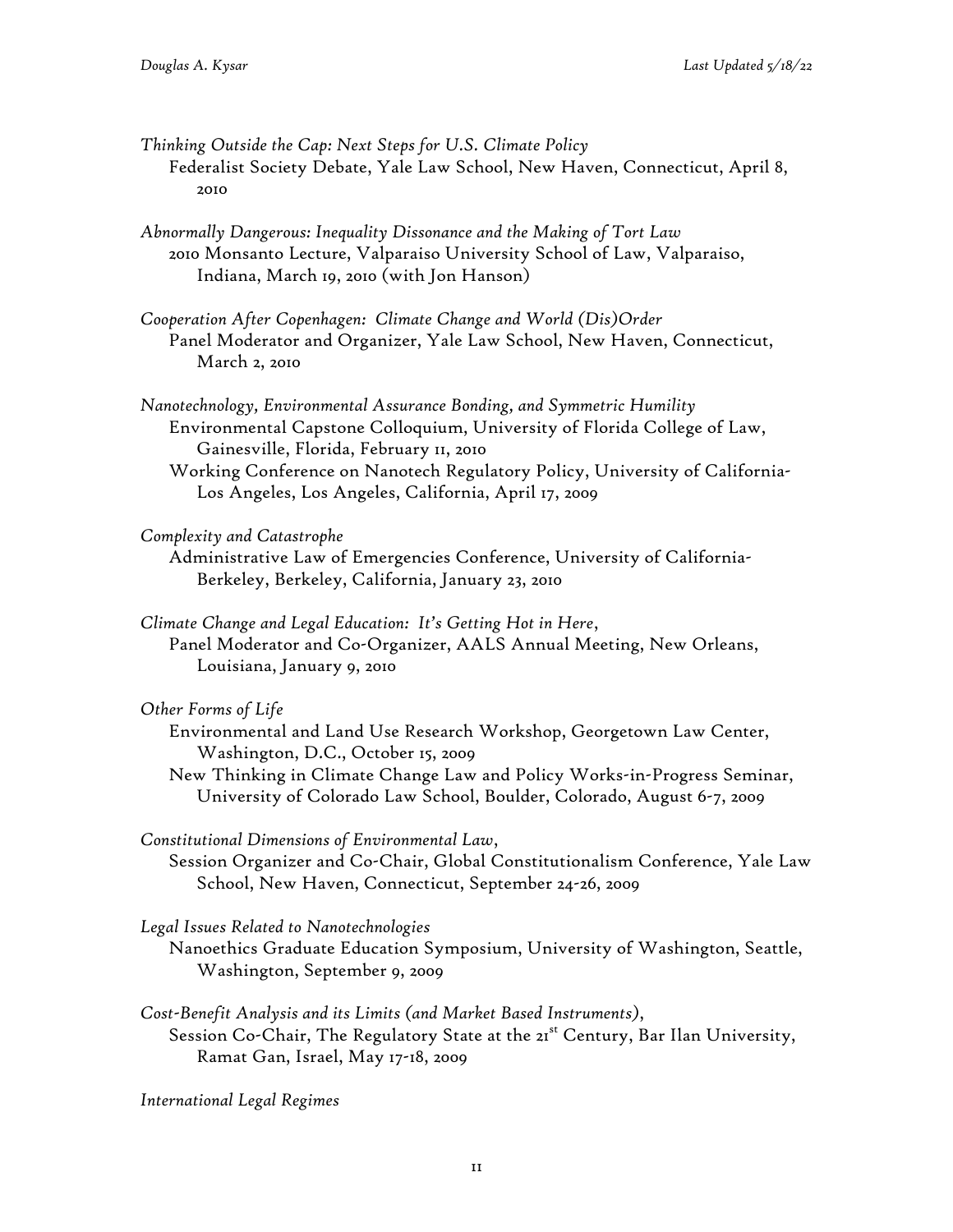Environmental Norms, Institutions, and Policy Workshop, Stanford University, Palo Alto, California, April 30, 2009

*Consumers and the Cultural Cognition of Risk*

Energy and the Environment: Empowering the Consumer, Hofstra Law School, Hempstead, New York, March 19-20, 2009

#### *Fish Tales*

Temple University Beasley School of Law, Philadelphia, Pennsylvania, September 15, 2008

*Climate Change and Consumption*

Conference Introductory Speaker, Vanderbilt, Nashville, Tennessee, April 18-19, 2008

*Harnessing the Power of Information for the Next Generation of Environmental Law* Conference Commentator, University of Texas-Austin School of Law, Austin, Texas, February 1-2, 2008

*Cultural Cognition and Nanotechnology*

Nanotechnology: The New Generation, Embassy of France, Washington D.C., July 7-9, 2008

Center for Nanotechnology in Society, Arizona State University, Tempe, Arizona, October 26, 2007

Cornell Nanoscale Science & Technology Facility 30<sup>th</sup> Anniversary Conference, Cornell University, Ithaca, New York, June 14, 2007

*It Might Have Been: Risk, Precaution, and Opportunity Costs* Syracuse University College of Law, Syracuse, New York, April 23, 2007 Illinois Program in Law and Economics Workshop, University of Illinois College of Law, Champaign, Illinois, April 5, 2007 Behavioral Law and Economics Workshop, University of Minnesota Law School, Minneapolis, Minnesota, April 4, 2007 University of Arizona Rogers College of Law, Tucson, Arizona, October 12, 2006 Florida State University College of Law, Tallahassee, Florida, March 20, 2006 University of Pennsylvania Law School, Philadelphia, Pennsylvania, March 13, 2006 Notre Dame Law School, Notre Dame, Indiana, March 3, 2006 Workshop on Governance, Georgetown University Law Center, Washington, D.C., February 16, 2006 Legal Theory Workshop, University of California-Los Angeles School of Law, Los Angeles, California, December 1, 2005 Yale Law School, New Haven, Connecticut, November 21, 2005 International Law Workshop, Harvard Law School, Cambridge, Massachusetts, October 20, 2005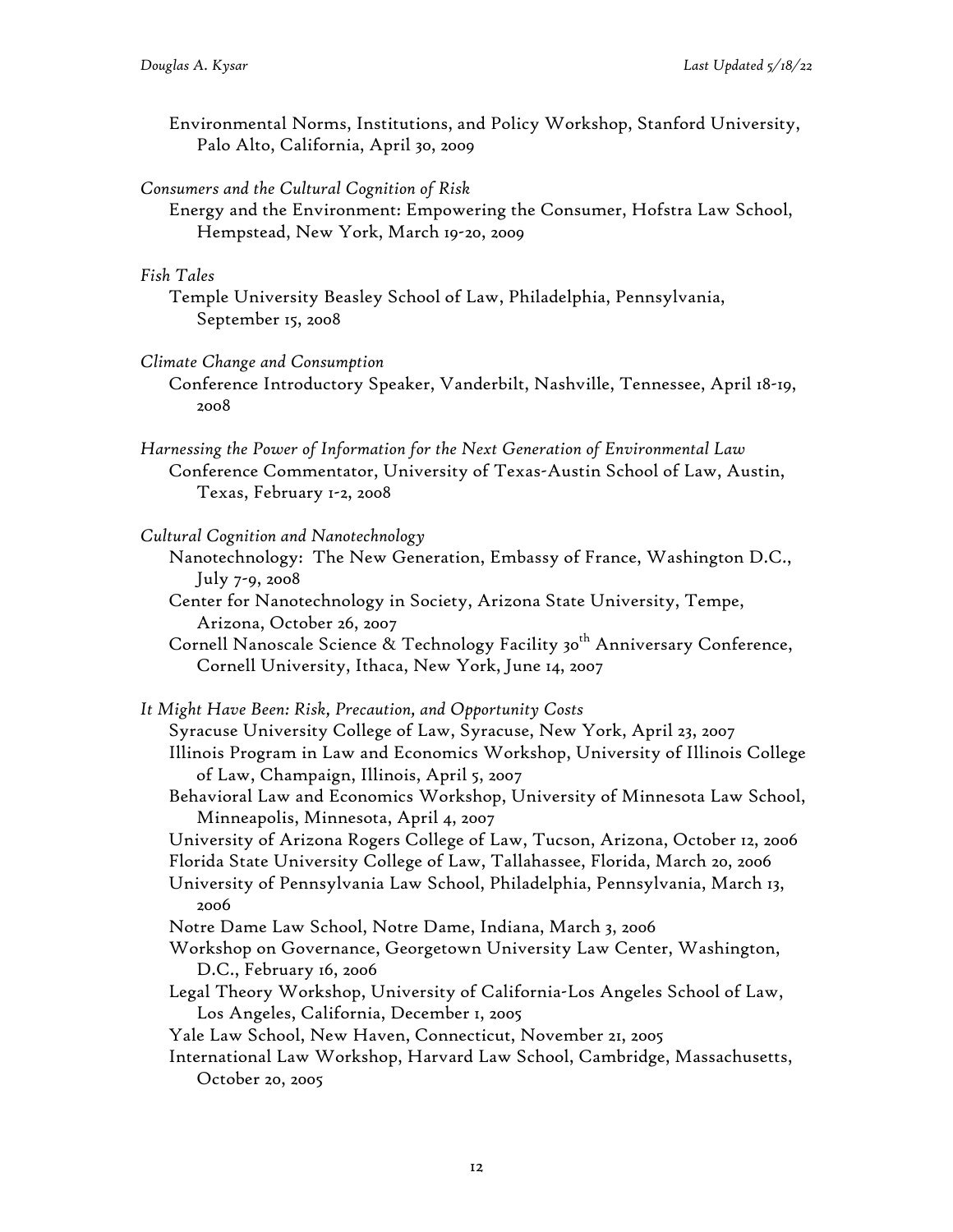Midwestern Law and Economics Association, Annual Meeting, Chicago, Illinois, October 14-15, 2005

Washington University School of Law, St. Louis, Missouri, September 26, 2005

University of Minnesota Consortium on Law and Values in Health, Environment & the Life Sciences, Where Are Law, Ethics & the Life Sciences Headed? Frontier Issues, Minneapolis, Minnesota, May 20, 2005

- Law and Economics Workshop, Boston University School of Law, Boston, Massachusetts, February 23, 2005
- Stanford Law School, Palo Alto, California, November 15, 2004
- *Domestic Environmental Law and the Nation-State Subject* Globalization Comes Home Conference, University of California-Berkeley, Berkeley, California, February 1, 2007

*Risk, Litigation, and Disaster: Lessons from Katrina* 2006 McGlinchey Lecture, Tulane University Law School, New Orleans,

Louisiana March 31, 2006

- *Did NEPA Drown New Orleans? The Levees, the Blame Game, and the Hazards of Hindsight*
	- Bovay Colloquium Series, Cornell University, Ithaca, New York, November 15, 2006
	- Thirty-Sixth Annual Duke Law Journal Administrative Law Conference, March 24, 2006
- *Ecologic: Complexity, Cognition, and Our Environmental Future* 2006 Distinguished Lecture in Environmental Law, Florida State University College of Law, Tallahassee, Florida, March 20, 2006
- *Sustainable Development and Private Global Governance* Harvard Law School, Cambridge, Massachusetts, April 25, 2005 Water Banks, Piggybanks, and Bankruptcy: New Directions in Water Law, University of Texas-Austin School of Law, Austin, Texas, February 4-5, 2005
- *Preferences for Processes: The Process/Product Distinction and the Regulation of Consumer Choice*

Emory University School of Law, Atlanta, Georgia, October 20, 2004

- Chicago-Kent College of Law, Illinois Institute of Technology, Chicago, Illinois, September 14, 2004
- 2004 Howard H. Rolapp Distinguished Scholar Lecture, S.J. Quinney College of Law at the University of Utah, Salt Lake City, Utah, April 12, 2004
- Stanford Law School Environmental Workshop Seminar, Palo Alto, California, March 29, 2004
- University of Connecticut School of Law, Hartford, Connecticut, March 8, 2004 University of Indiana-Bloomington School of Law, Bloomington, Indiana, January 23, 2004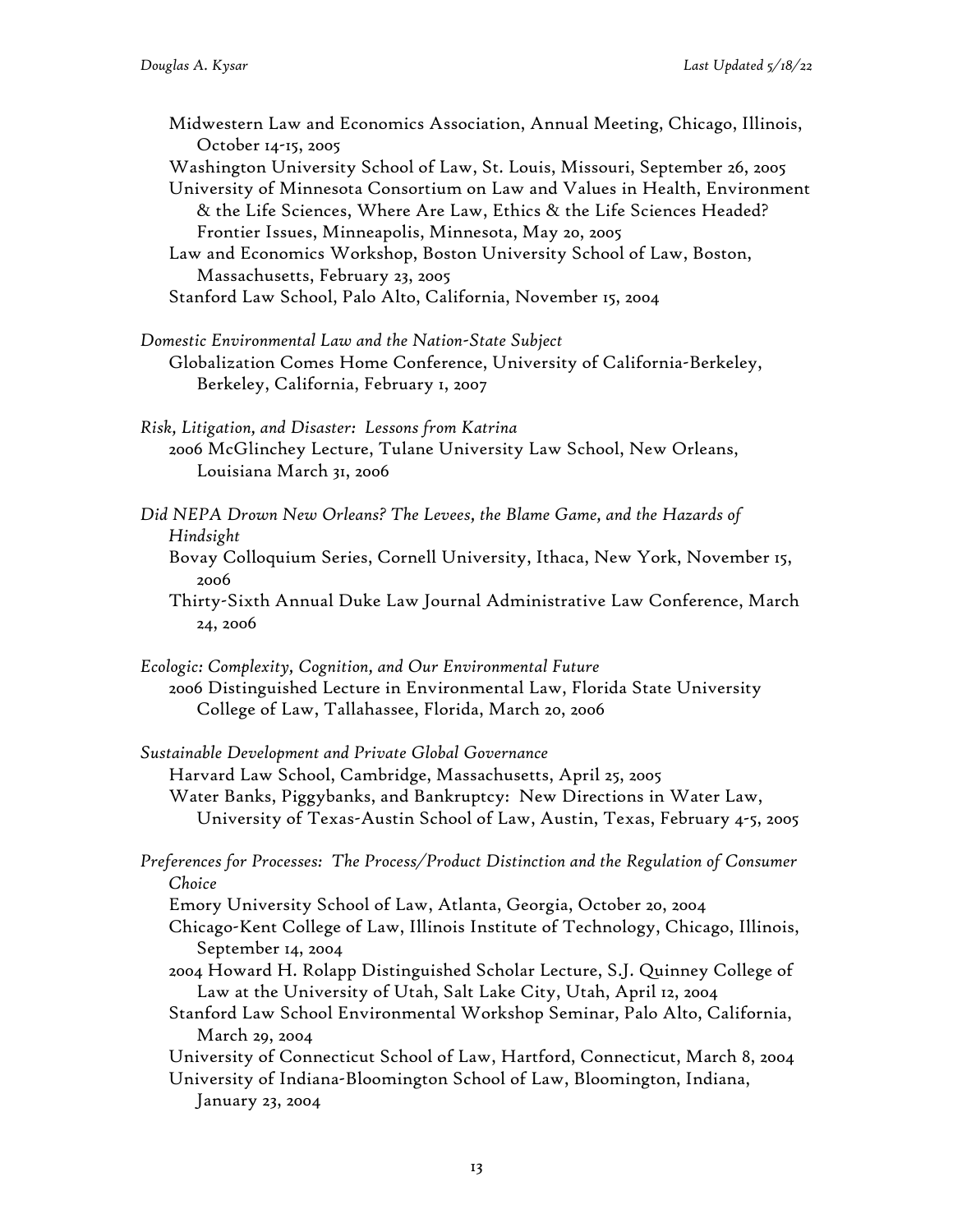- Science Studies Reading Group Workshop, Cornell University Department of Science and Technology Studies, Ithaca, New York, November 24, 2003
- University of British Columbia Faculty of Law, Vancouver, British Columbia, November 21, 2003
- Harvard Law School Environmental Law Conference, Cambridge, Massachusetts, November 6, 2003
- University of Illinois College of Law, Champaign, Illinois, October 13, 2003
- *Are Heuristics a Problem or a Solution?*
	- Rapporteur, Dahlem Workshop on Heuristics and the Law, Freie Universität Berlin, Berlin, Germany, June 6-11, 2004
- *The Expectations of Consumers*
	- Workshop on Recent Trends in Tort Law Theory, Universitat Pompeu Fabra, Barcelona, Spain, May 3, 2004

American Law and Economics Association Annual Meeting, Toronto, Ontario, September 20-21, 2003

- Law and Society Association Annual Meeting, Pittsburgh, Pennsylvania, June 5-8, 2003
- Indiana University School of Law-Indianapolis, Indianapolis, Indiana, April 17, 2003
- Midwestern Law and Economics Association, Annual Meeting, Champaign-Urbana, Illinois October 11-12, 2002
- Canadian Law and Economics Association Annual Meeting, Toronto, Ontario, September 27-28, 2002

*Feminist Theory, Corporations and Capitalism*

Panel Organizer and Presenter, Feminism and Legal Theory Project—The 20th Summer Workshop, Madison, Wisconsin, June 26-28, 2003

*Law, Environment, and Vision*

- Stanford/Yale Junior Faculty Forum, Yale University, New Haven, Connecticut, May 30-June 1, 2002
- University of California-San Diego and University of San Diego, Public Policy Research/Law and the Behavioral Sciences Programs Workshop Series, San Diego, California May 2, 2002
- Canadian Law and Economics Association, Annual Meeting, Toronto, Ontario, September 28-29, 2001
- *Sustainability, Distribution, and the Macroeconomic Analysis of Law* Cornell Law School, Ithaca, New York, November 2, 2001 Georgetown University Law Center, Environmental Research Workshop, Washington, D.C., October 11, 2001 Baldy Center for Law & Social Policy, Buffalo, New York, April 20-21, 2001

*The Joint Failure of Economic Theory and Legal Regulation*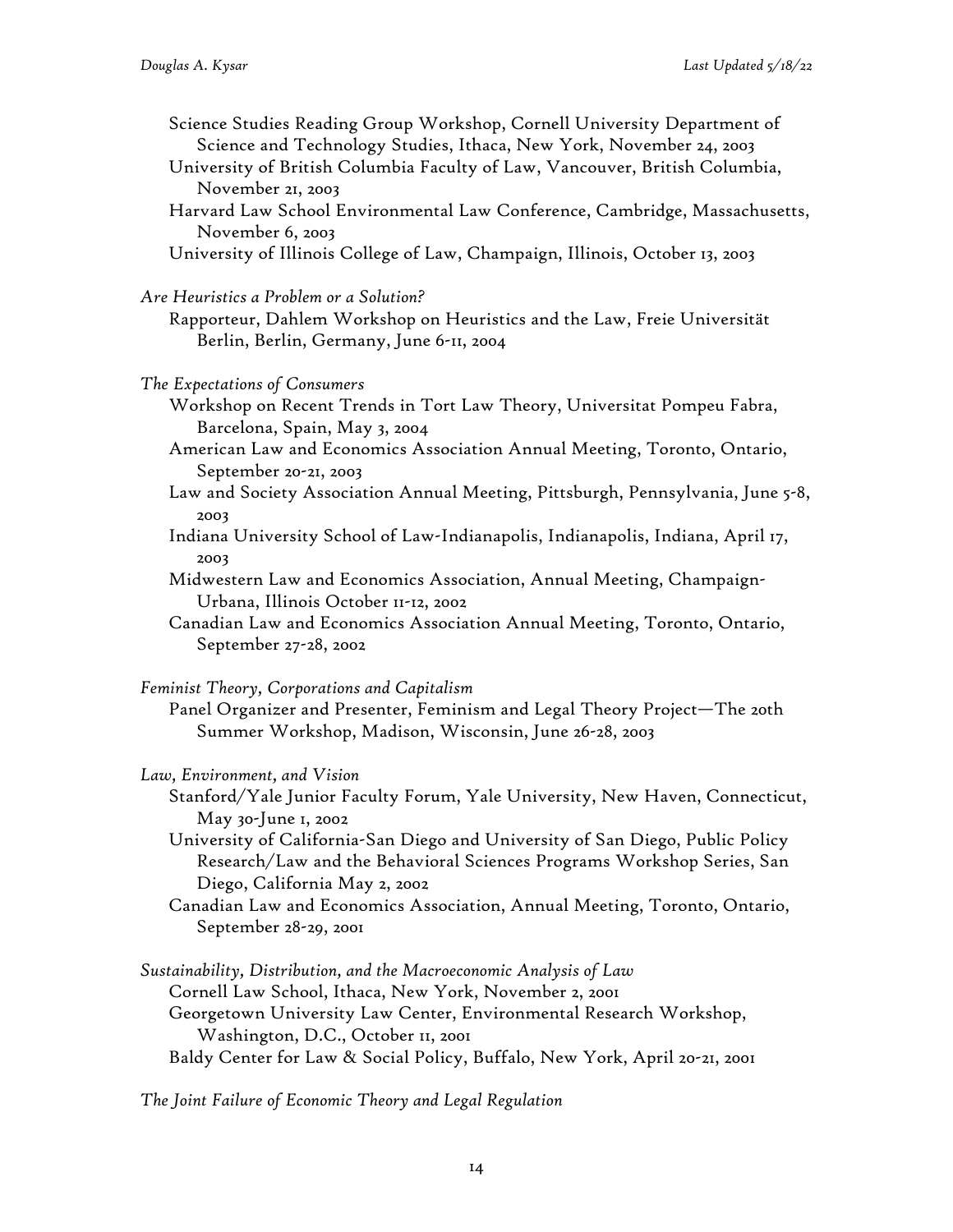- Northeastern University School of Law, Tobacco Products Liability Conference, Boston, Massachusetts, June 4, 2000
- *Taking Behavioralism Seriously: A Response to Market Manipulation* Roger Williams University School of Law, Rational Actors or Rational Fools: The Implications of Psychology for Products Liability, Bristol, Rhode Island, April 21, 2000

## media contributions

Podcast Guest, *Energy Tradeoffs*, December 9, 2019

- Podcast Guest, *When We Talk About Animals*, November 19, 2019
- Editorial Column, *The Closing Argument*, Los Angeles Review of Books BLARB, January 16, 2019
- Editorial Column, *Fossil Fuel Industry's Tobacco Moment Has Arrived*, Law360.com, July 28, 2017
- Editorial Column, *In 'the Most Important Lawsuit on the Planet,' Who Exactly Should the Ninth Circuit Rein In?*, The Recorder, June 23, 2017
- Editorial Column, *Climate Victims Deserve a Hearing, Whether Here or in the Hague*, Huffington Post, October 3, 2012 (with Tian Huang)
- Editorial Column, *Parlez-Vous Cap-and-Trade?*, Huffington Post, May 23, 2012 (with Webb Lyons)
- Editorial Column, *Prods and Pleas: Limited Government in an Era of Unlimited Harm, Huffington Post*, Huffington Post, November 30, 2011
- Editorial Column, *Supreme Court Ruling is Good, Bad and Ugly*, 474 Nature 421 (2011)
- Editorial Column, *Kenneth Feinberg's Paper Chase*, The Times-Picayune, December 23, 2010
- Editorial Column, *Not Carbon Offsets, But Carbon Upsets*, Guardian.co.uk, August 29, 2010
- Radio Appearance, *To the Point*, National Public Radio, June 10, 2010
- Editorial Column, *Adam Smith Meets Climate Change*, Slate, September 25, 2008 (with Ian Ayres)
- Radio Appearance, *Marketplace*, National Public Radio, September 2, 2005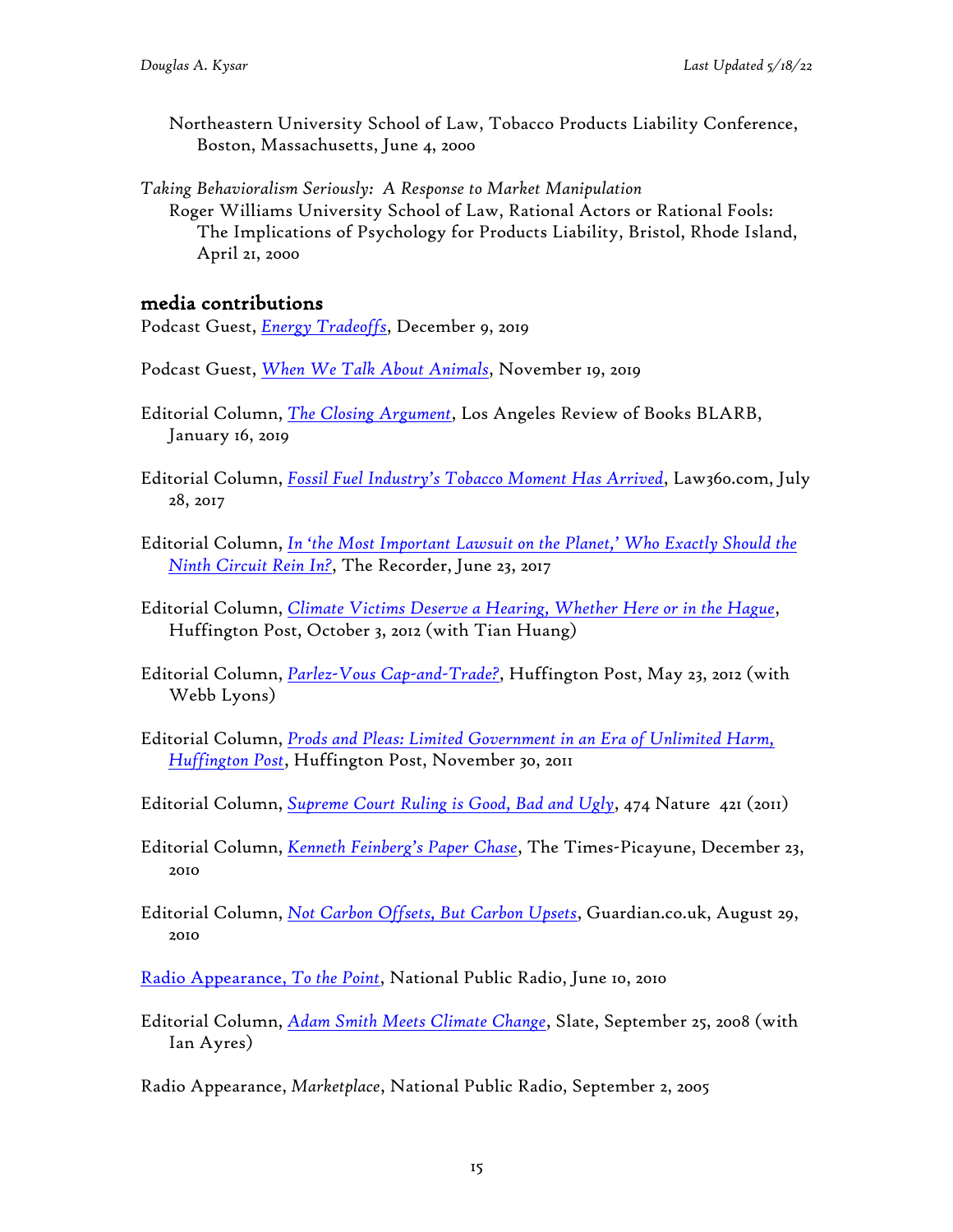Editorial Column, *Tort Law, Texas Style*, Center for American Progress, October 20, 2004

Radio Appearance, *Marketplace*, National Public Radio, August 18, 2004

Editorial Column, *A Weighty Matter? Not This One*, Orlando Sentinel, March 17, 2004

## selected university service

Faculty Co-Director, Yale Law School Law, Ethics, and Animals Program Deputy Dean, 2011-2013, 2018-2020 Law School Title-IX Coordinator, 2011-2013, 2016-2018 University-Wide Committee on Sexual Misconduct, 2014-2017 Co-Chair, Clinical Appointments Committee, 2015-2016 Co-Chair, Clinical Appointments Committee, 2014-2015 Chair, Calendar Reform Committee, 2013-2014 Acting Director, Yale Center for Environmental Law and Policy, 2011-2013 Appointments Committee, 2009-2010 University Budget Committee, 2009-2010 Dean Search Committee, 2009 Appointments Committee, 2006-2007 Co-Chair, Program Review Committee, 2006 President's Ad Hoc Faculty Committee on Environmental Sustainability, 2005-2006 Provost's Task Force on Sustainability in the Age of Development, 2005 Appointments Committee, Fall 2004 Entry Level Appointments Committee, 2003-2004 Admissions Committee, 2001-2005 (Chair, 2002-2003) University Assembly, 2003-2005 Public Interest Working Group, 2001

## professional memberships and service

Member, International Advisory Board, Global Observatory on Genome Editing Member, Scientific Committee, "Legal Policy & Pandemics – The Journal of the Global Pandemic Network" Member, AALS Nominating Committee for 2013 Officers and Members of the Executive Committee Member, Climate Law Institute Advisory Board, Center for Biological Diversity, 2011-present Member, Planning Committee, 2012 AALS Mid-Year Conference on Torts, Environment and Disaster Executive Committee, AALS Section on Environmental Law Association of American Law Schools (Chair 2009) Massachusetts Bar Association Outside reviewer, Land Use and Environmental Law Review, Journal of Legal Studies, Regulation and Governance, Transnational Environmental Law